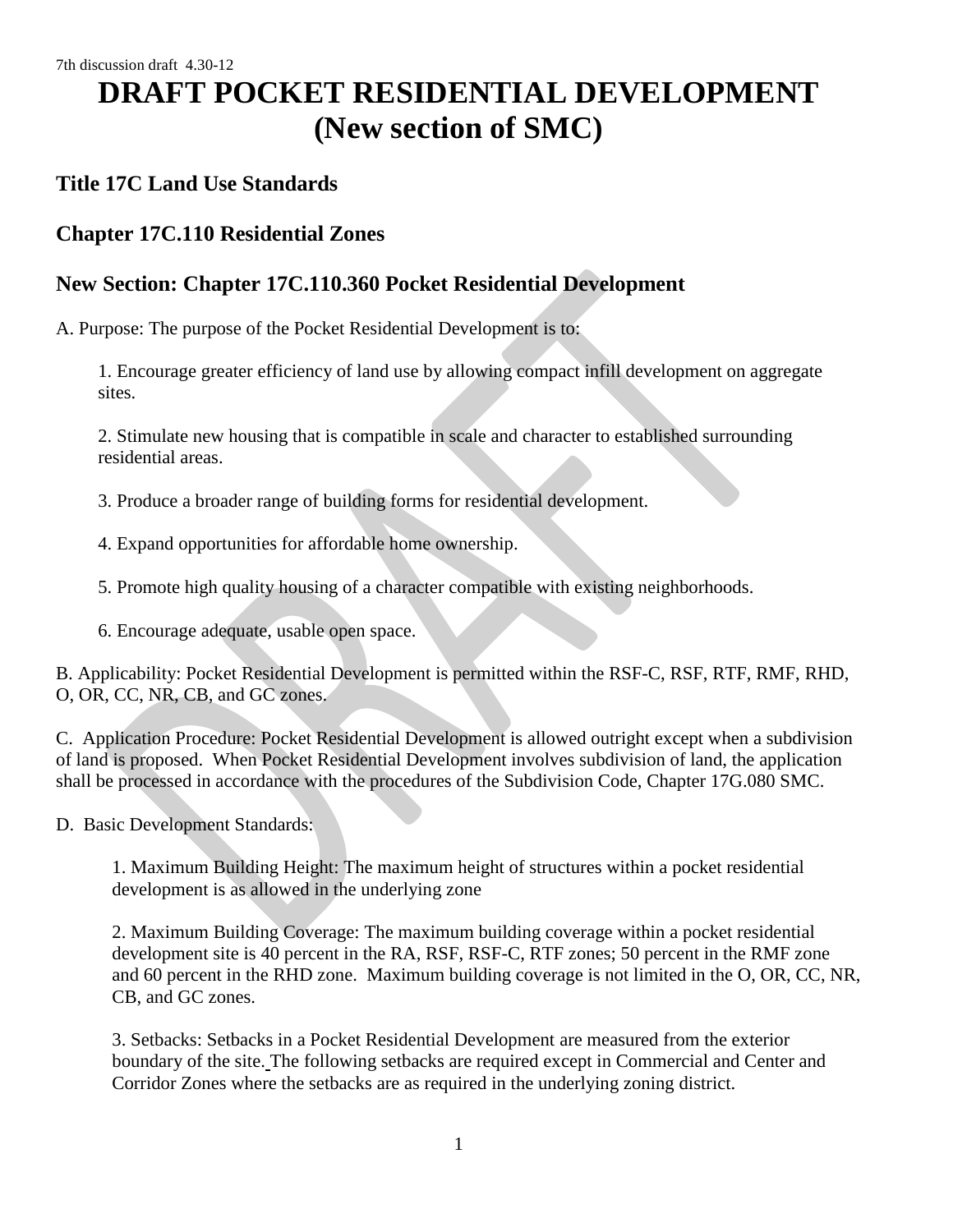a. Front Setback: The front yard requirement for the site shall be fifteen feet except as allowed under the front yard averaging provisions of SMC 17C.110.220.D.1.

b. Side Setback, abutting a residential zoning district: If the side yard of the site is adjacent to other residentially zoned property the side yard shall be a minimum of five feet (5').

c. Side Setback, Interior to Site: If platted, the side yard, interior to the site, may be zero.

d. Side Setback, Street: The street side yard requirement for the site shall be a minimum of five feet (5').

e. Rear Setback of the site: Twenty five feet (25') or as required in the underlying zoning district.

4. Minimum and Maximum Site Size:

a. The minimum site size for a pocket residential development is as follows:

i. RSF-C and RSF zone: Eight thousand seven hundred (8,700) square feet.

ii. RTF zone: Four thousand two hundred (4,200) square feet.

iii. RMF, RHD zones: Two thousand nine hundred (2,900) square feet.

iv. O, OR, CC, NR, CB, and GC zones: No minimum site size.

b. Pocket residential developments over 1.5 acres must be approved as a planned unit development.

5. Density: The maximum density allowed in a pocket residential development is limited to that allowed in the underlying zoning district in which the site is located. The density of a pocket residential development is based on the gross site area including area set aside for public or private street rights-of-way and tracts of land dedicated for stormwater facilities.

6. Frontage: Frontage on a public street is not required for lots created in a Pocket Residential Development. Private streets or private access may be used to provide lot frontage when a private street or private access is approved in accordance with SMC 17H.010.090 and a street design variance request is approved in accordance with SMC 17H.010.020.

## **ASSOCIATED CODE AMENDMENT**

Section 17H.010.090 Private Streets and Private Access

A. Residential private streets are allowed only in conjunction with an approved planned unit development, binding site plan or mobile home park. Lots within a Pocket Residential Development may have frontage on a private street or private access. The written conditions of

\_\_\_\_\_\_\_\_\_\_\_\_\_\_\_\_\_\_\_\_\_\_\_\_\_\_\_\_\_\_\_\_\_\_\_\_\_\_\_\_\_\_\_\_\_\_\_\_\_\_\_\_\_\_\_\_\_\_\_\_\_\_\_\_\_\_\_\_\_\_\_\_\_\_\_\_\_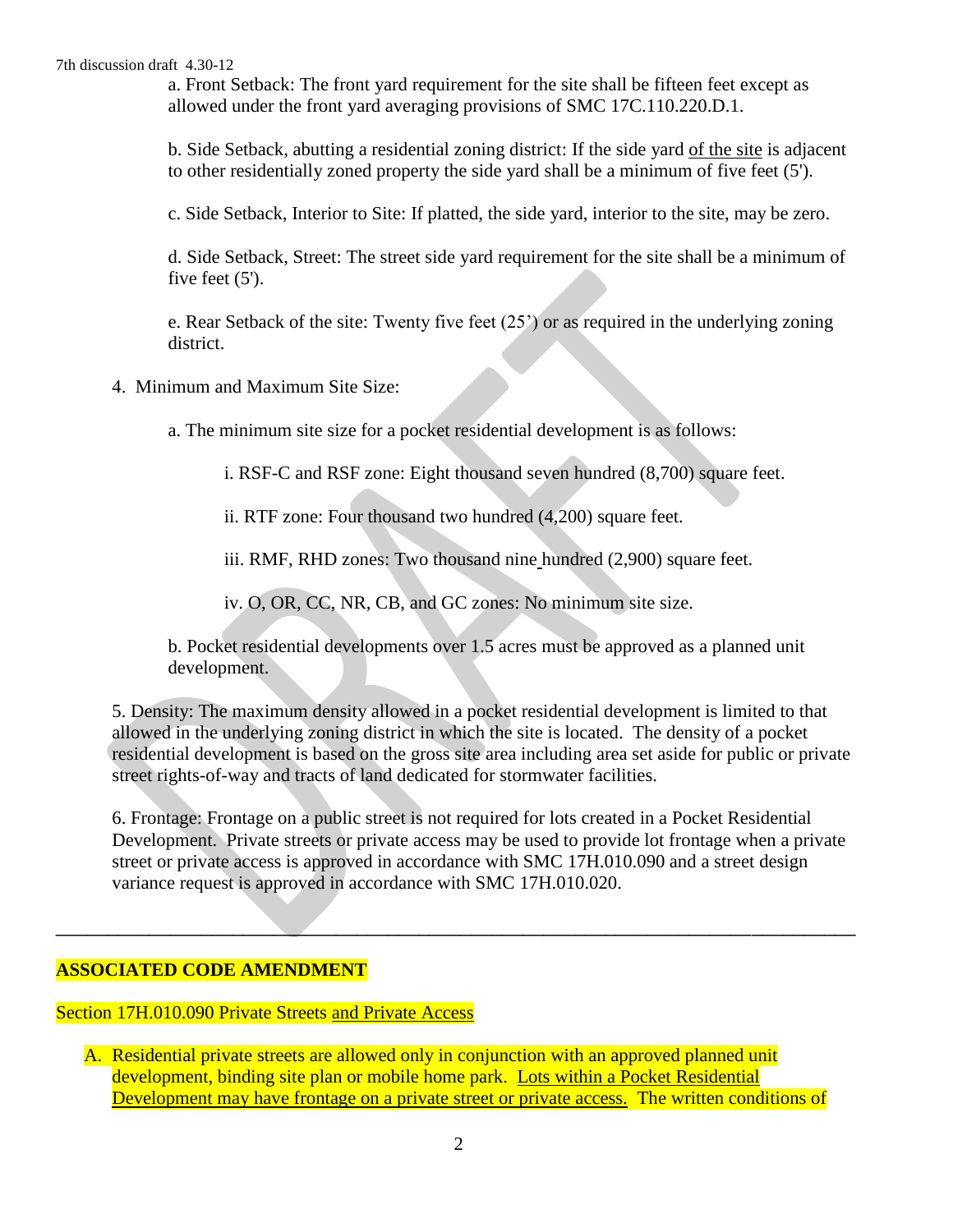approval for the project must permit lot frontage on a private street or private access.

- B. Private streets and private access require the approval of the director of engineering services. New private streets are allowed only when street connectivity is unachievable, such as property that is isolated by topography or the configuration of existing lots and streets.
- C. Pedestrian access shall be provided from the private street or private access to an existing or future street or public pathway if vehicular access cannot be provided.
- D. Private streets or private access shall not obstruct traffic circulation or cut off future development from public access or utilities.
- E. Streets must be public if they are designed to connect to an adjacent site, or will serve lots on an adjacent site.
- F. Private streets shall be constructed in accordance with the design standards for public streets. Private access shall be improved in accordance with the development standards for parking lots as provided in SMC Section 17C.230.140.
- G. Private streets or private access require private water and sewer systems.
- H. Private streets or private access shall be owned in common by the owners of the property served by the private streets/private access or by a homeowners' association. The tract shall be designated on the plat as a special purpose tract. Private access may be designated by a recorded easement. A maintenance agreement shall be recorded with the Spokane county auditor that commits the owner(s) to maintain all elements of the private street. Accessibility (snow plowing, etc) shall be maintained at all times for emergency vehicles.
- I. Transitions from public to private streets should not occur mid-block. Where a mid-block transition is unavoidable, a public turn-around designed to meet city standards shall be provided.

7. Parking: The minimum required off-street parking for a pocket residential development is one stall for each dwelling unit

 $\mathcal{L}_\mathcal{L}$  , and the set of the set of the set of the set of the set of the set of the set of the set of the set of the set of the set of the set of the set of the set of the set of the set of the set of the set of th

8. Required Outdoor Area: Pocket residential developments shall comply with the required outdoor area standards of the underlying zone in accordance with Section 17C.110.223 and Table 17C.110- 3 Development Standards. Common outdoor areas designated to meet this requirement shall be permanently maintained by and conveyed to a homeowners' or property owners' association as regulated by law**.**

9. Permitted Housing Types. The housing types allowed in a Pocket Residential Development are those allowed in the underlying zone in accordance with Table 17C.110-2.

10. Lot Size. There is no minimum lot size for lots created within a Pocket Residential Development.

E. Design Standards: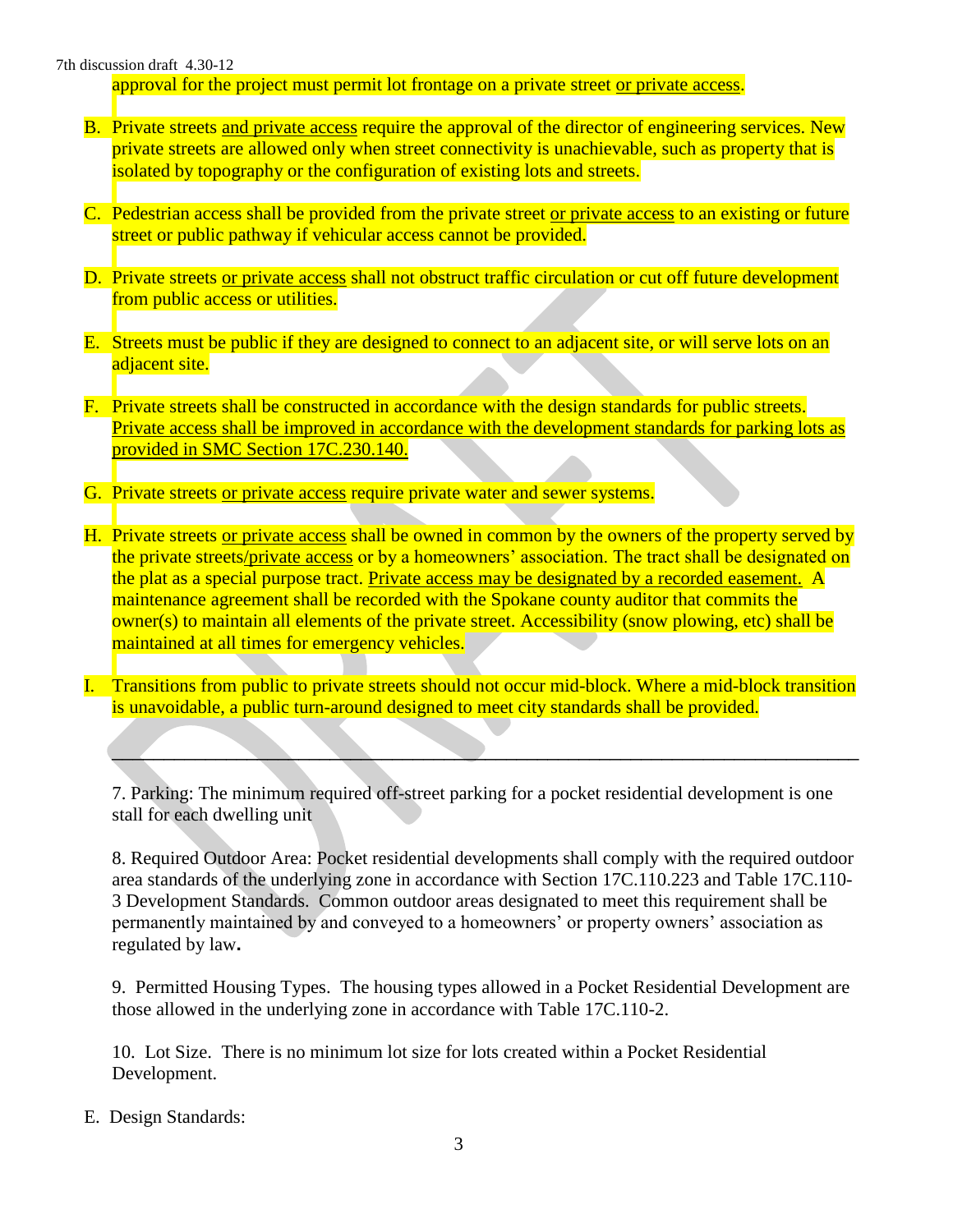#### 7th discussion draft 4.30-12

1. Ground Level Access: In order to create the appearance of individual homes, rather than apartments, each dwelling unit shall have its own individual access from grade. Stacked units with internal stairways accessed from grade are permitted.

### *Individual Access from Grade*



*Example of Individual Access for Each Unit* 



*Example of Individual Access with Shared Open Space*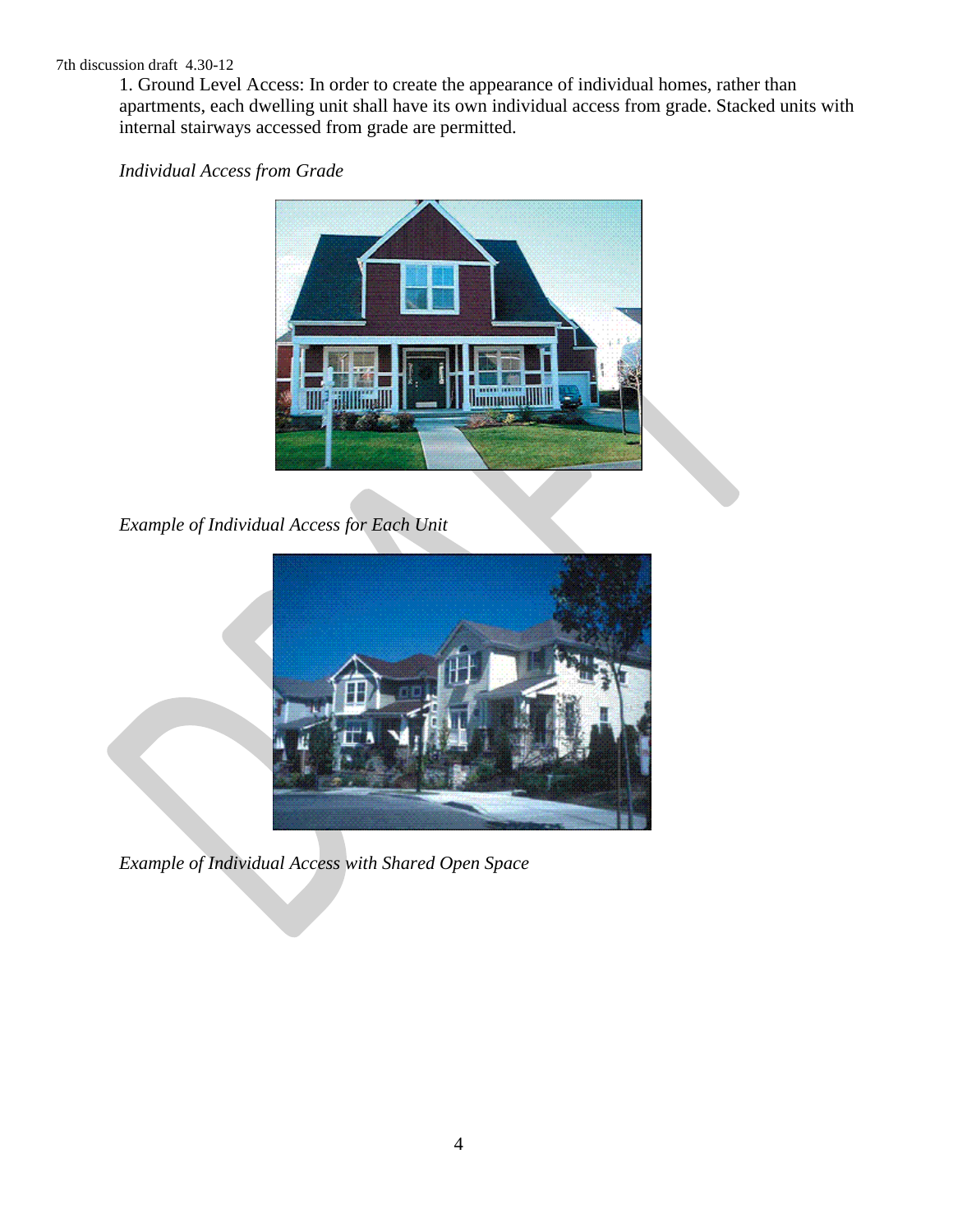

2. Parking Lots: To ensure that parking is as unobtrusive as possible the following standards must be met:

a. Alley Access: If the development abuts an alley, parking must be accessed from the alley.



*Example of Surface Parking Accessed From Alley* 

b. Screening: Surface parking lots shall be screened both from the street and adjacent residential development by a combination of trees and shrubs. Trees shall be at least two inches (2") in caliper at the time of planting and no more than thirty feet (30') apart. Shrubs shall be at least thirty inches (30") in height at the time of planting. Decorative walls or fences no more than forty eight 42" inches in height may be used in lieu of shrubs. Parking is not allowed in a required front yard setback area.

*Planting Material Screen*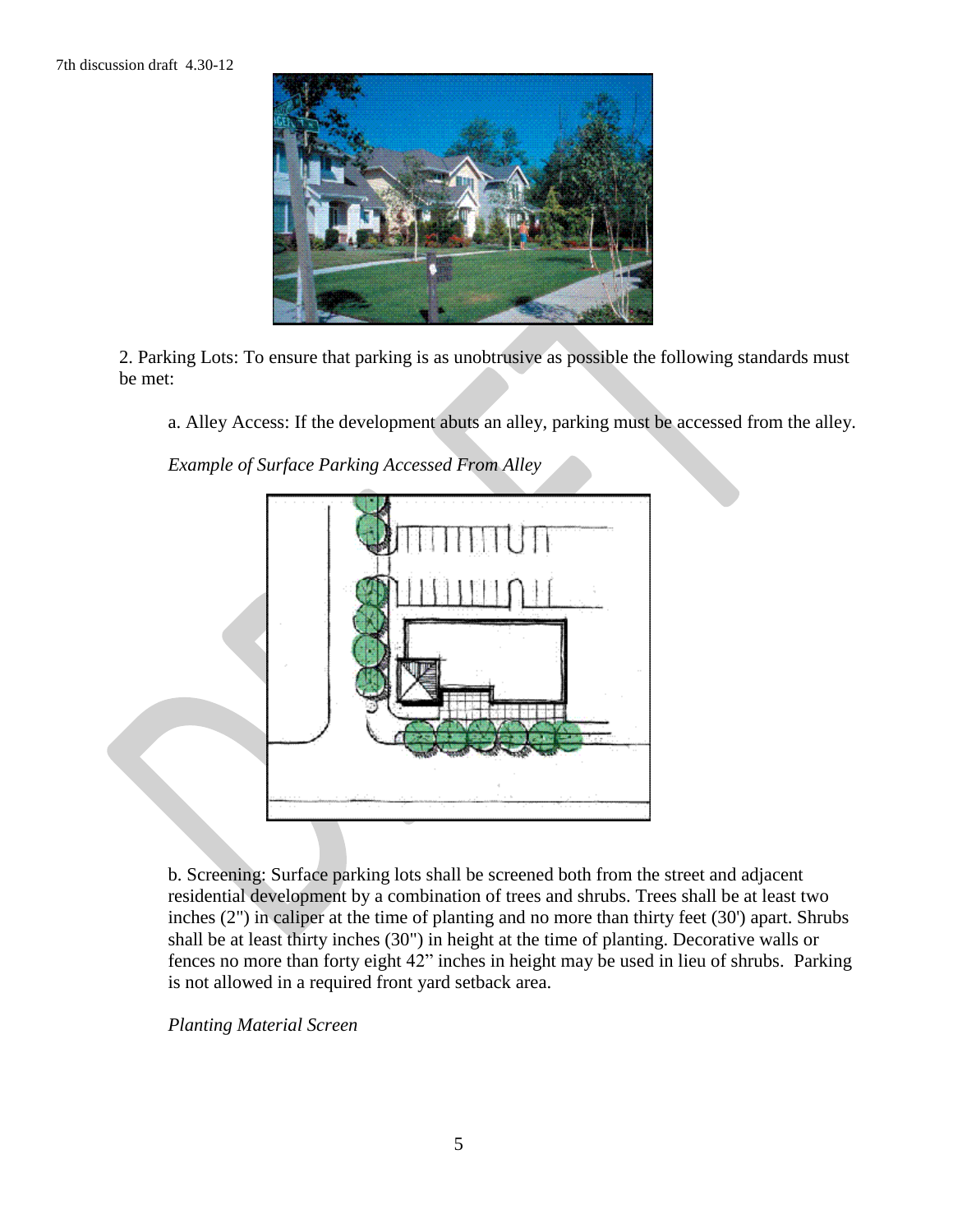#### 7th discussion draft 4.30-12



*Example of Surface Parking Screened From Street* 



c. Paving: All surface parking shall be improved in accordance with the standards of SMC 17C.230.140.

3. Lighting: To diminish the amount of glare and spillover from lighting, the following standards shall apply:

- a. Intensity: Exterior lighting fixtures shall not exceed one foot-candle in intensity.
- b. Cutoffs Required: Lighting fixtures shall comply with the standards of SMC 17C.220.080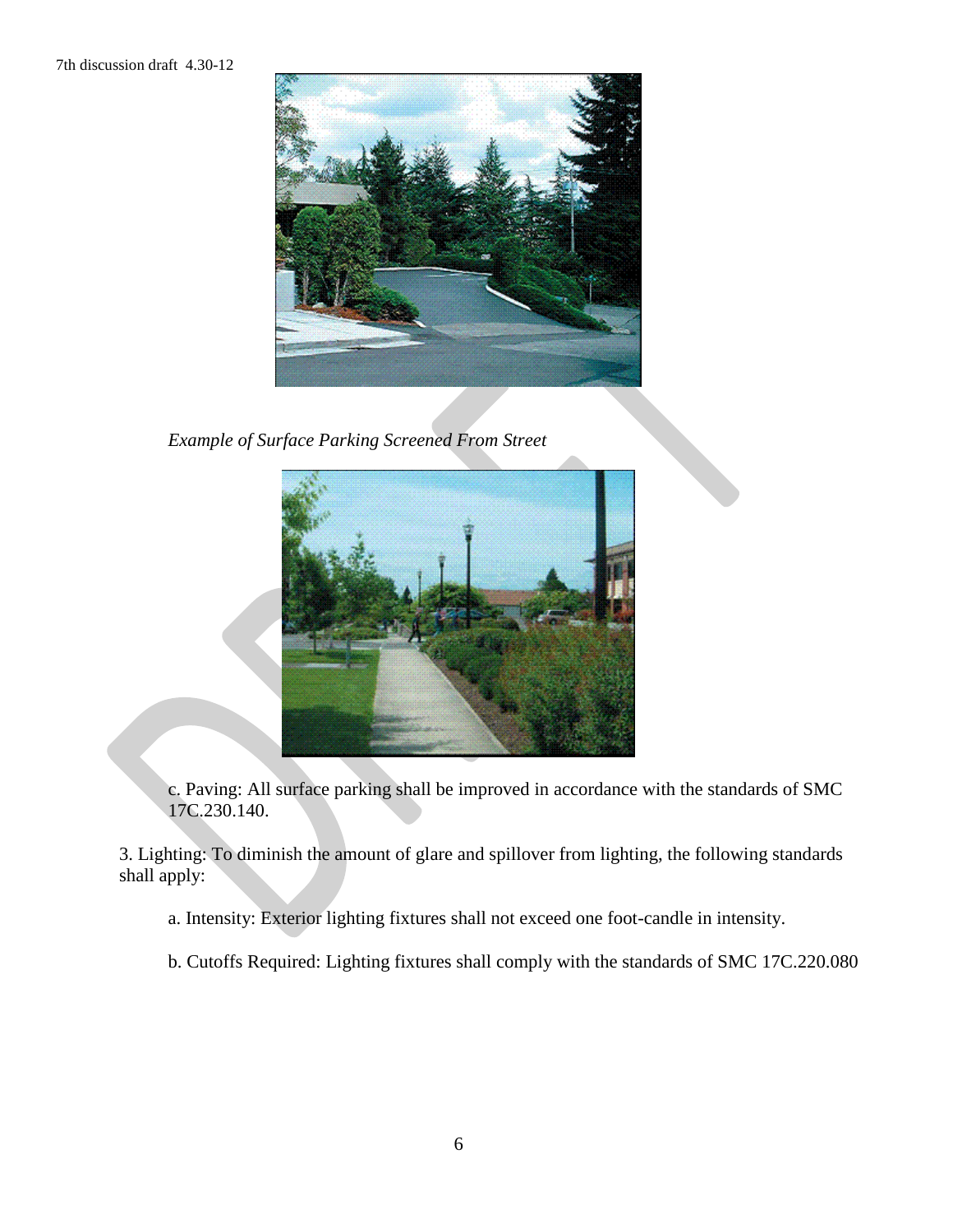

4. Fencing: To ensure a residential atmosphere, fencing higher than forty two inches (42") shall not be permitted along any street frontage.



*Residential Fencing* 

*Residential Fence along Street Frontage No Higher Than 42 inches*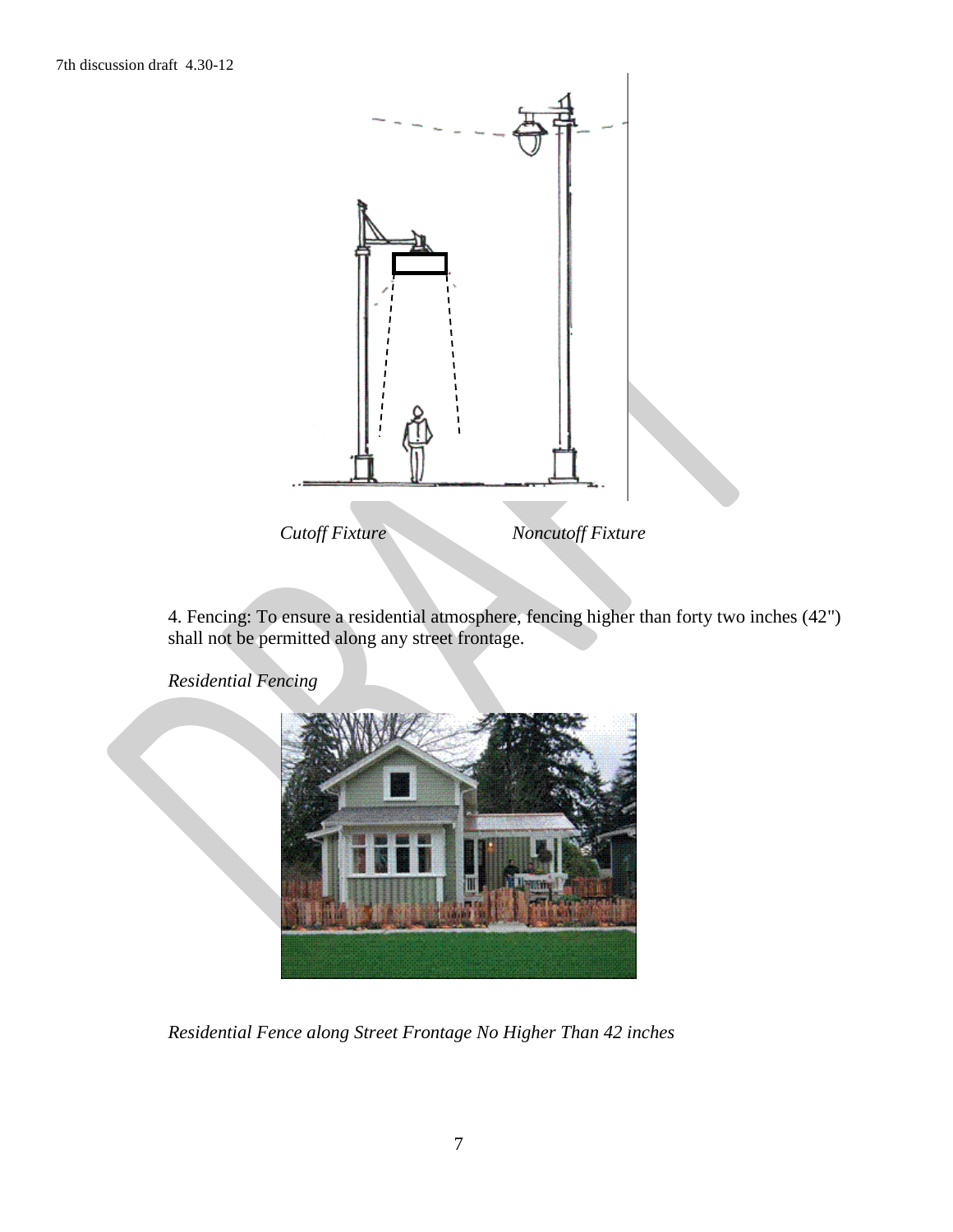

5. Residential Building Design: This section is subject to the provisions of SMC 17C.110.015, Design Standards Administration. For Pocket Residential Development, the following design standards must be met:

> a. All street-facing facades must have landscaping along the foundation. There must be at least one three-gallon shrub for every 3 lineal feet of foundation. (R)

b. Sixty percent of the area between the front lot line and the front building line must be landscaped. At a minimum, the required landscaped area must be planted with living ground cover. Up to one-third of the required landscaped area may be for recreational use, or for use by pedestrians. Examples include walkways, play areas, or patios. (R)

c. Generous use of planting materials and landscape structures such as trellises, raised beds and fencing to unify the overall site design is encouraged.(P)

d. Front facade. Fire escapes, or exterior stairs that provide access to an upper level are not allowed on the front facade of the building. (R)

e. Duplexes and attached houses on corner lots shall be designed so each unit is oriented towards a different street. This gives the structure the overall appearance of a house when viewed from either street. (R)

f. All units must meet the following standards. Adjustments to this paragraph are prohibited, but modifications may be requested through a design departure. The standards are:

i. Entrances. Each of the units must have its address and main entrance oriented toward a street frontage, Units that are on the interior of a site may be oriented toward a private access or shared open space. Where an existing house is being converted to two units, one main entrance with internal access to both units is allowed. (R)